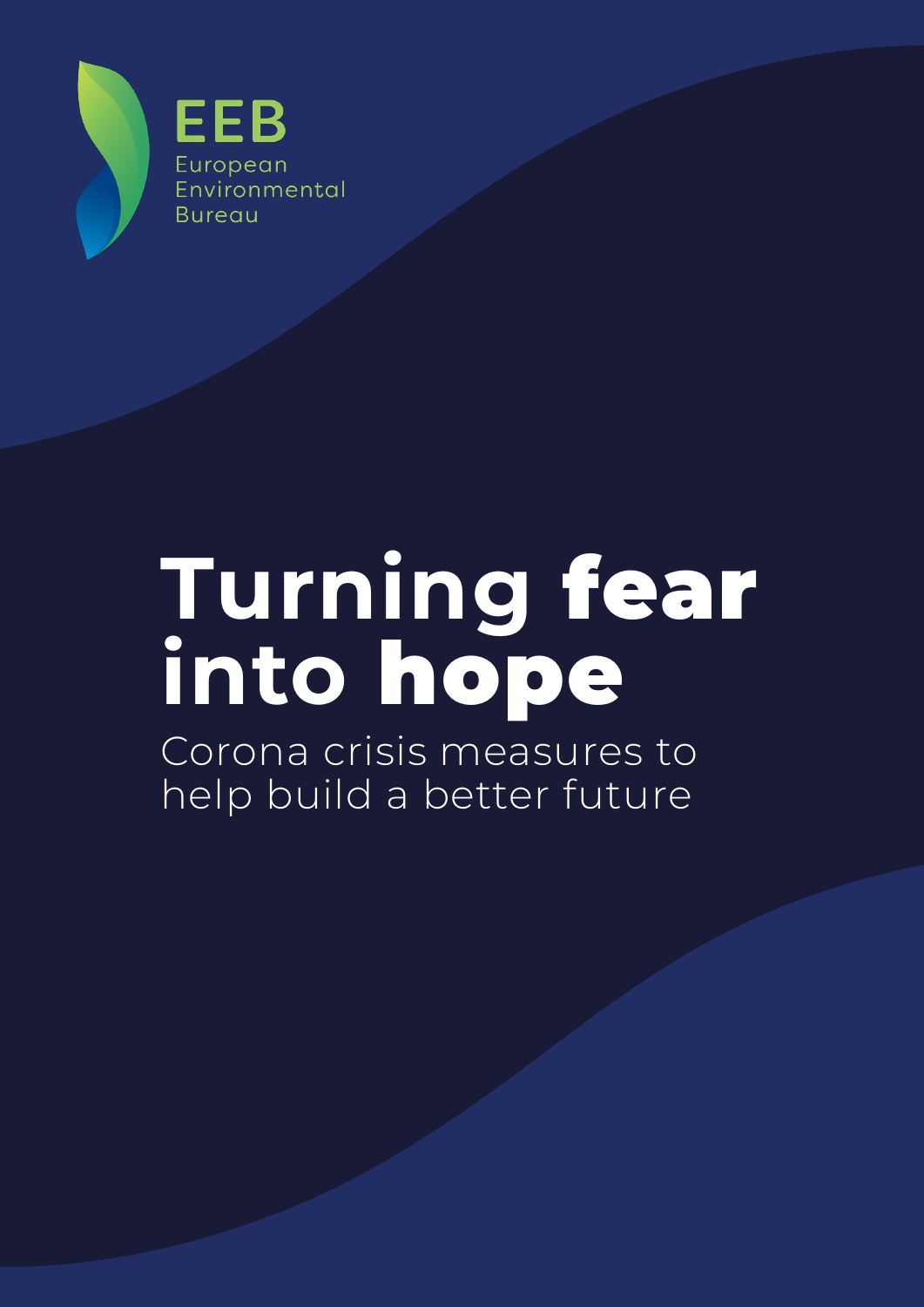With one third of humanity currently in lockdown, people all over the world are learning from the Coronavirus pandemic that we cannot take our lifestyles for granted. In the face of fear and suffering we need to have hope. With governments starting to think beyond the crisis, it is time to decide what we value the most, and to share a vision for a better future.

We are experiencing an unfolding human catastrophe, of lives lost, widespread sickness, social hardships, jobs disappearing, on an unprecedented scale. The impact on poorer countries with weak health systems and a high number of people working in the informal sector without any social protections cannot even be foreseen at this stage. If handled badly, we risk facing consequences as severe as the Great Depression of 1929. If handled well, we can get through this together, save lives and societal wellbeing, transform our socio-economic models to ones focused on people and the natural world and boost global partnership for sustainable development.

It is, however, far from clear whether the responses to the crisis will be such that they bounce us forward to a more sustainable future, or whether we witness knee-jerk responses propping up polluting activities that risk creating more problems in the future and making us more vulnerable. Climate change, chemical pollution and the drivers of biodiversity loss, such as deforestation and illegal wildlife trade, may increase the risk of further pandemics and their impact. Indeed, [research suggests](https://www.nature.com/articles/s41893-019-0293-3#ref-CR101) that the emergence of new human diseases is closely linked to loss and degradation of ecosystems and habitats, which in turn are driven by climate change, resource extraction, urban and agricultural expansion and pollution - all problems meant to be addressed by prioritising environmental action, notably through the European Green Deal.

We have a choice. One way forward is to focus on stronger communities, greater responsibility, a thriving natural world and genuine economic resilience, with human wellbeing at the heart of our policies. This is our hope, and our mission. But we face a risk. Bailouts could be offered to carbon-intensive industries without conditions, state funding could be unduly focussed on propping up corporations rather than supporting working people and the SMEs that drive much of our economy and create many of the jobs. There is a risk of panicked decision makers falling into the trap of regulatory rollback.

We now need to focus on the essentials for everyone: good living and working conditions, equal access to health care, clean food, water, air and consumer articles, a thriving natural world, a safe climate for the next generation, and strong and functioning democracies that will continue to protect us in times of need. To achieve this, we need to be ambitious and we need to make the right decisions at the right time.

#### **Five things our leaders must get right in the coming weeks:**

- 1. Develop the European Green Deal as a 'greenprint' for a better future
- 2. Avoid throwing good money after bad
- 3. Ensure good governance and democratic accountability
- 4. Step up cooperation across borders
- 5. Share a vision for a better future

Further details are provided on each of these five priorities in the following pages.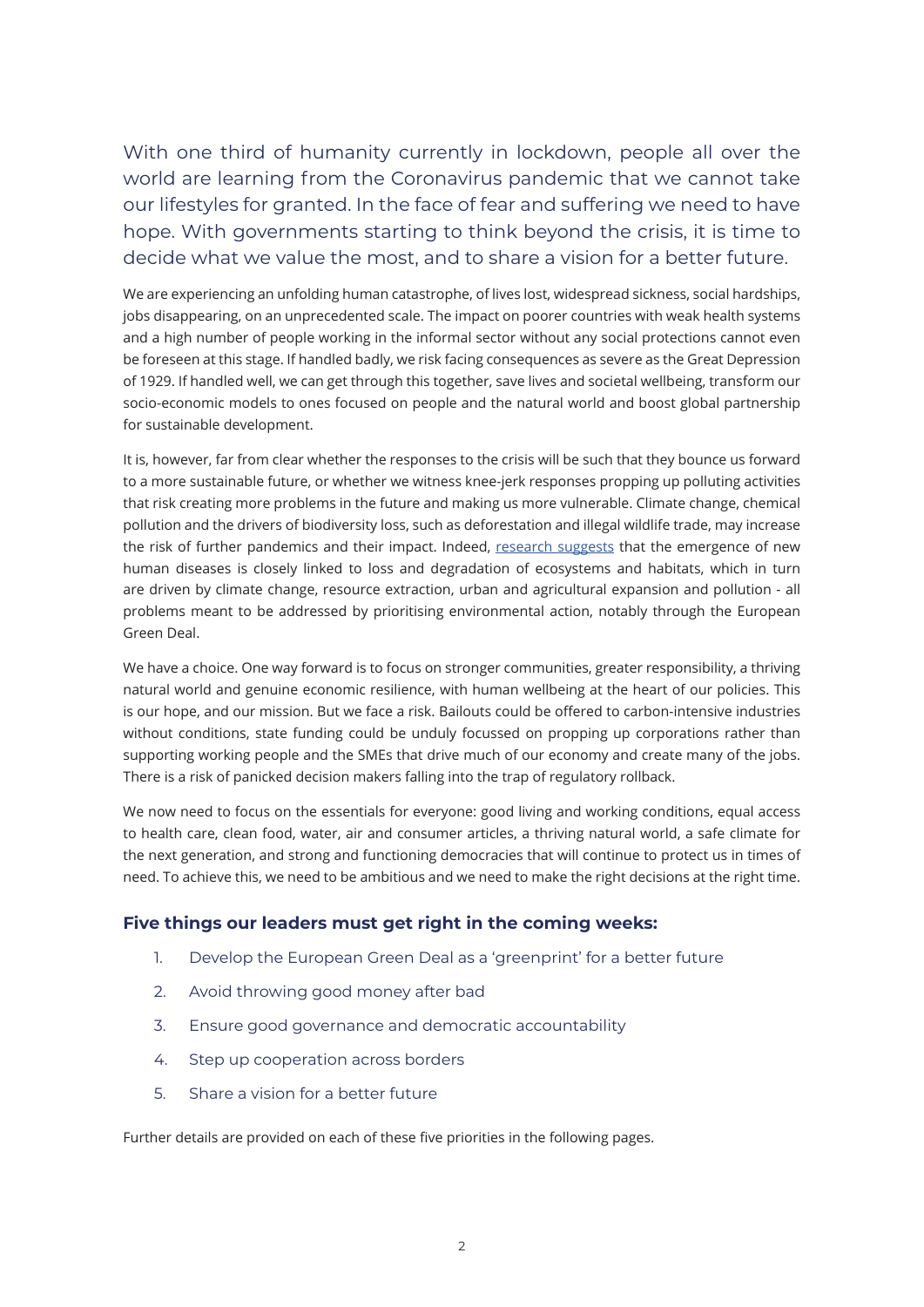#### 1. Develop the European Green Deal as a 'greenprint' for a better future

The implementation of the Green Deal should continue with the minimum of delay and the maximum of determination, and should form the basis of a stimulus package to relaunch the EU economy in line with sustainable development. This can support human wellbeing, secure jobs, and sustainable economic activity. It will need the ambition and tools to deliver. More specifically, we need to see leaders:

- **• Scale up the investment in climate neutrality, nature restoration and zero pollution as part of the stimulus package.** This will lead to significant levels of jobs in renewables and energy efficiency, in the building sector through restoration programmes, through agro-ecological farming and ecological fishing practices, sustainable industrial production, zero emissions infrastructure, and green chemistry. At the same time this will save on fuel import bills, resource input costs, and health costs for Europe, and improve the resilience of our ecosystems, society and economy.
- **• Reform economic incentives to support the stimulus packages and drive the transformation towards sustainability.** The fairness of the tax system also needs to be considered in light of what have proven to be essential services and sectors during the crisis, the scale of the public investments made, the needs for tax revenue and the needed incentives for a transition towards sustainability. In response, leaders need to reform tax systems alleviating taxes for those in precarious situations, closing tax loopholes for companies, passing wealth taxes to improve equity and financial viability and shifting taxes away from labour towards pollution to put people and nature first. Environmentally harmful subsidies must be systematically removed and money released for key policy priorities, including the EGD. With the EU's Emissions Trading Scheme's (ETS) prices having fallen to a level where they provide scant incentive to cut pollution, governments must commit to a "floor price" for the EU ETS – to create incentives and raise desperately-needed funds. Economic instruments must be created or strengthened to incentivise safe and sustainable products and clean production (e.g. dissuasive fees for the use of hazardous substances, differential taxation, extended producer responsibility, green public procurement and links to environmental footprinting approaches).
- **• Deliver an ambitious Farm to Fork Strategy** that sets a clear direction for the EU's food system beyond the current health crisis, and drives transformational action to build more sustainable, resilient, and equitable food supply chains. Short-term measures are needed to address seasonal labour shortages and prevent supply chain disruptions. In the longer term, the Farm to Fork Strategy and Common Agricultural Policy must increase the resilience and sustainability of our food system by re-building more diversified farming models, promoting localised food distribution hubs and shorter supply chains, and improving small-scale farmers' and low-impact fishers' and aquaculture producers' access to the market.
- **• Commit to an EU 2030 Biodiversity Strategy** that among other things creates a legal framework for the restoration of degraded ecosystems for biodiversity and climate, strengthens the management and protection of nature and the implementation of the EU nature laws, and tackles the drivers of biodiversity loss. The strategy needs to embrace stronger measures against environmental pollution and wildlife trade, and prioritise the implementation of laws so that we invest in healthy terrestrial freshwater and marine ecosystems that are more resilient.
- **• Give due priority to zero pollution strategy to protect human health, the environment and increase resilience.** Given that it is known that certain air pollutants and industrial chemicals can have negative effects on the immune system of people and wildlife and make us more vulnerable towards pandemics, the EU's chemical strategy should include swift action to identify and phase out chemicals that disrupt the immune system and other hazardous chemicals that weaken our health; and the Zero-Pollution Action Plan must drive action towards a coherent and comprehensive fight against pollution while the EU achieves air quality standards which are aligned with WHO recommendations. Exposure to toxic chemicals should be addressed horizontally in all related sectors and strategies (e.g. Biodiversity, Farm to Fork, Water, Circular Economy).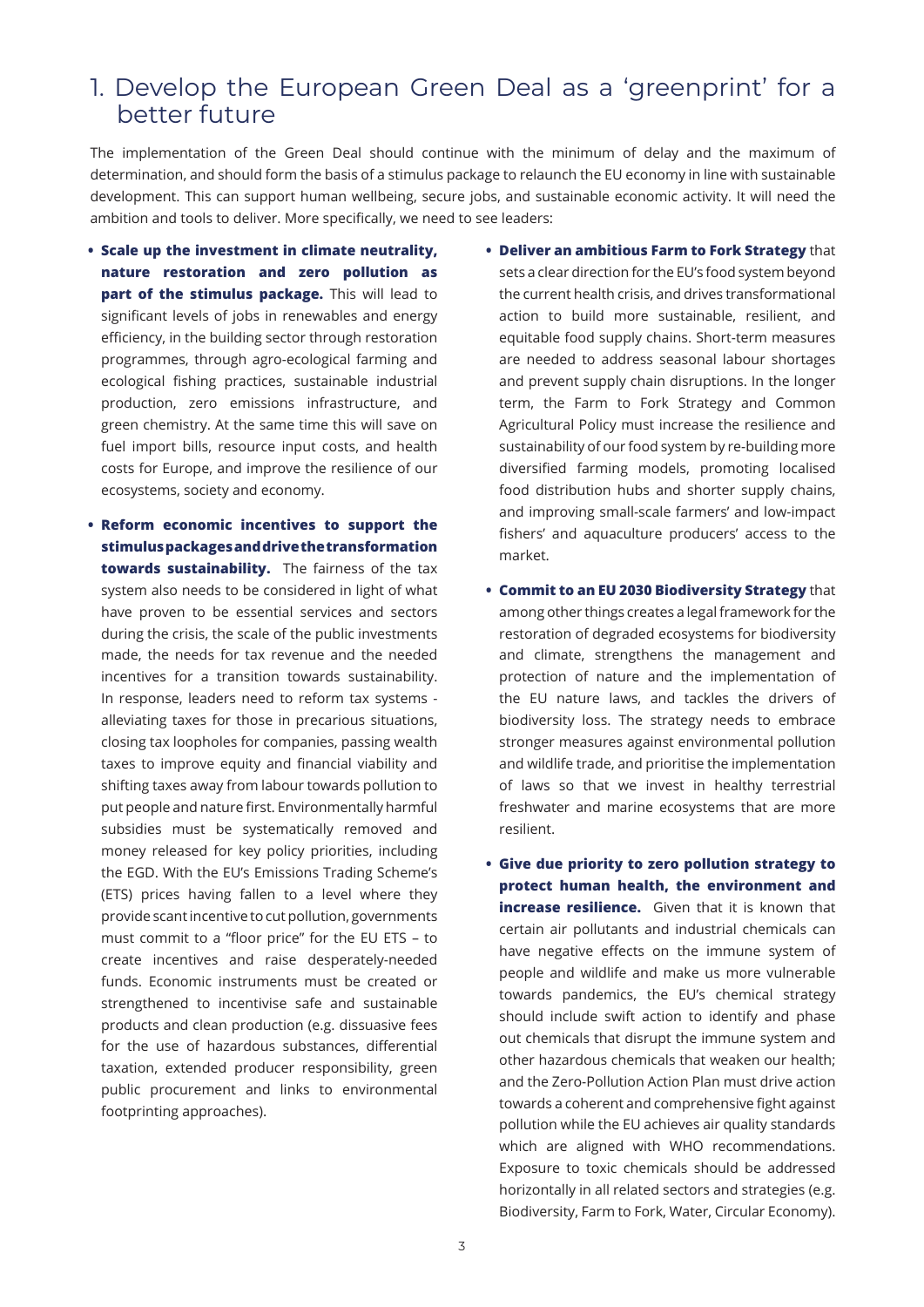- **• Prioritise implementation of the Circular Economy Action Plan** with its coherent product policy framework and transformation of consumption patterns so that no waste is generated. Investments that will form a part of the needed economic stimulus should lead to long term economic and environmental progress while reducing resource use, avoiding and removing hazardous substances and improving circularity of materials and systems.
- **• Reform how industrial activities are regulated**, by setting performance based on best available techniques to mean the lowest ratio of 'environmental impact of industrial activity' versus level of 'public good/service provided'. This should promote industrial activity with the least negative environmental impact for the provision of a given product/service. The Commission should re-prioritize the following essentials for society where industry can be a solution provider and key ally: energy production, water quality and supply, protein production, resource management and substitution of chemicals of concern.
- **• Do not allow a free pass for polluters and ensure a commitment to the rule of law as a response to Coronavirus** – do not weaken, waive or ignore legislation or embrace a deregulation agenda (see also discussion further below). We need better implementation and enforcement of laws to protect people and the natural world – with sufficient resources allocated and no delays to infringement procedures. The rule of law is at the heart of a functioning Europe and a key pre-requisite for public trust in institutions and government.
- **• Ensure a strong just transition mechanism that takes on board the social realities of the Coronavirus crisis**: this will strengthen the EGD and make it ever more fit-for-purpose to help catalyse a transformative just transition. It will also demonstrate the EU's preparedness for solidarity between EU member states and globally and prepare the EU for future crises.

Finally, **leaders should resist calls by business lobbies for weakening environmental standards**. Since the pandemic took off, we have seen efforts by some business interests to use the pandemic as an excuse to push for environmental standards to be weakened or have their introduction deferred, e.g. from the auto, digital, appliances and agriculture sectors.

There can be different reasons for deviating from the pre-corona regulatory trajectory: first, the difficulties in conducting normal operations during the pandemic have inevitably slowed down many commercial processes; second, many companies will face financial hardship due to loss of revenue and this can limit the possibilities for investment in new (greener) products and processes. The first of these reasons might provide legitimate grounds in a few cases to defer the introduction of some measures but only by a short period not exceeding the period of the lockdown and taking into account the extent to which it has hampered operations. The second reason is linked to the issue of economic recovery and the likelihood that public funding will be involved. Far from justifying any weakening of standards, this provides an opportunity to firmly ensure that the regulatory environment steers production and consumption in a sustainable direction and that public funding to support the recovery is strictly conditional on compatibility with the objectives of the European Green Deal (see further elaboration on this in the following section). By contrast, any weakening of agreed standards or unjustified extension of planned timelines for new standards could undermine legal certainty and regulatory predictability.

Any proposals to weaken environmental standards should therefore be opposed and any proposals to defer the introduction of tighter standards should be critically examined having regard not only to the commercial interests of the companies concerned but also to the broader societal interests. For example, energy efficiency, ecodesign and waste policy implementation are all triggering job creation, health improvement and reduced EU dependency which is much needed for a sustainable recovery.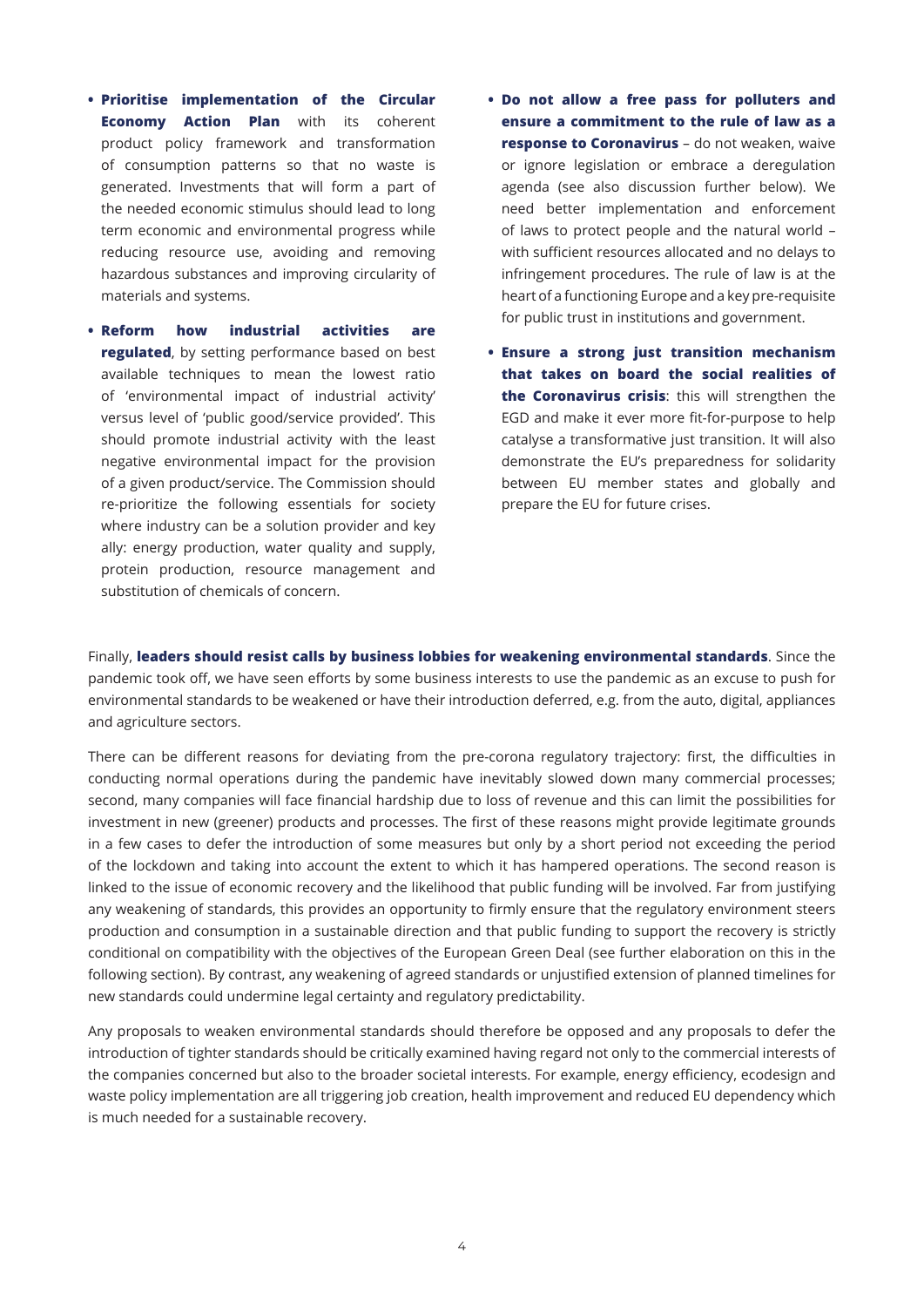## 2. Avoid throwing good money after bad

Bailouts may be necessary, but they should be particularly targeted on the health sector, on wellbeing and on protecting the livelihoods of workers, small and cooperatively-run businesses. The transformative agenda of an ambitious European Green Deal should help determine which measures are appropriate. Money should be targeted more on reducing inequalities rather than on topping up profits or compensating losses in dividends. And there should be no bailouts without conditions; taxpayers' money should never be used to issue blank cheques to business. We need to:

- **• Make the distribution of stimulus funds and bail-outs conditional on consistency with the European Green Deal and environmental improvements.** EU leaders must ensure that these investments will deliver long-term benefits for our society, and help make our economies more resilient to increasing shocks. In particular, these investments must be fully aligned with the objectives and proposals of the European Green Deal, as well as the 1.5°C target of the Paris Agreement, and promote progress towards sustainability. Investments should also adhere to the principles of polluter pays and internalisation of external costs.
- **• Reform fiscal rules to ensure continued public investment in the transition towards zero pollution ambition, in particular decarbonising and detoxifying the economy.** In the immediate emergency response, governments are making significant investments and tax exemptions to avoid bankruptcies and job losses and ensure that the healthcare sector is supported in these difficult circumstances. The EU should exclude public investment in decarbonising the economy from the calculation of national deficits.
- **• Launch large-scale sustainable initiatives in line with public interest.** These projects must be in the public interest and be guaranteed to lead to direct emission reductions, health benefits and ecosystem restoration. Large scale initiatives should include: accelerated deployment of renewable energy; a renovation wave of buildings to make them energy efficient and reduce air pollution from domestic heating; infrastructures for a zero-emissions transport sector, including public transport, cycling paths, sustainable shipping, and electricity charging points; carbon neutral electricity and gas grids; an ambitious strategy for the substitution of toxic chemicals; and large-scale nature restoration initiative and projects.
- **• Accelerate EU sustainable finance policies to shift trillions from brown to green.** Advance the work on the sustainability finance taxonomy to help ensure that it is a guide to the Coronavirus response and transformation more widely. In addition, to provide greater clarity and transparency, the EU should develop a "brown taxonomy" to complement the green one, which would enable financial institutions to identify their risk exposure. Standardised corporate sustainability disclosure should be introduced to ensure comparability between peer companies. In addition, large corporates and financial institutions should be required to set sustainability strategies and targets in line with the EU's climate neutrality target and the Paris Agreement.
- **• Ensure that measures taken will enhance levels of environmental health in order to strengthen the resilience of societies.** A cleaner environment will have a positive impact on human health; for example, reductions in air pollution or elimination of hazardous chemicals in consumer products will improve the health of vulnerable segments of the population and can make them more resilient to health risks, on top of reducing the costs for our health systems.
- **• Systematically evaluate possible unintended negative environmental impacts of new shortterm fiscal and tax provisions.** Screening of the environmental impacts of stimulus measures would significantly add coherence to policies and avoid creating perverse and unintended environmental consequences that might damage the future resilience and environmental health of societies.
- **• Ensure full transparency of where public money is spent in the response to the crisis.** This also supports democratic accountability (see next priority).

For details on first four bullets above, see also the [common position](https://eeb.org/library/covid-19-and-sustainability-ngo-letter-to-the-european-commission/) that eight NGOs signed, including the EEB.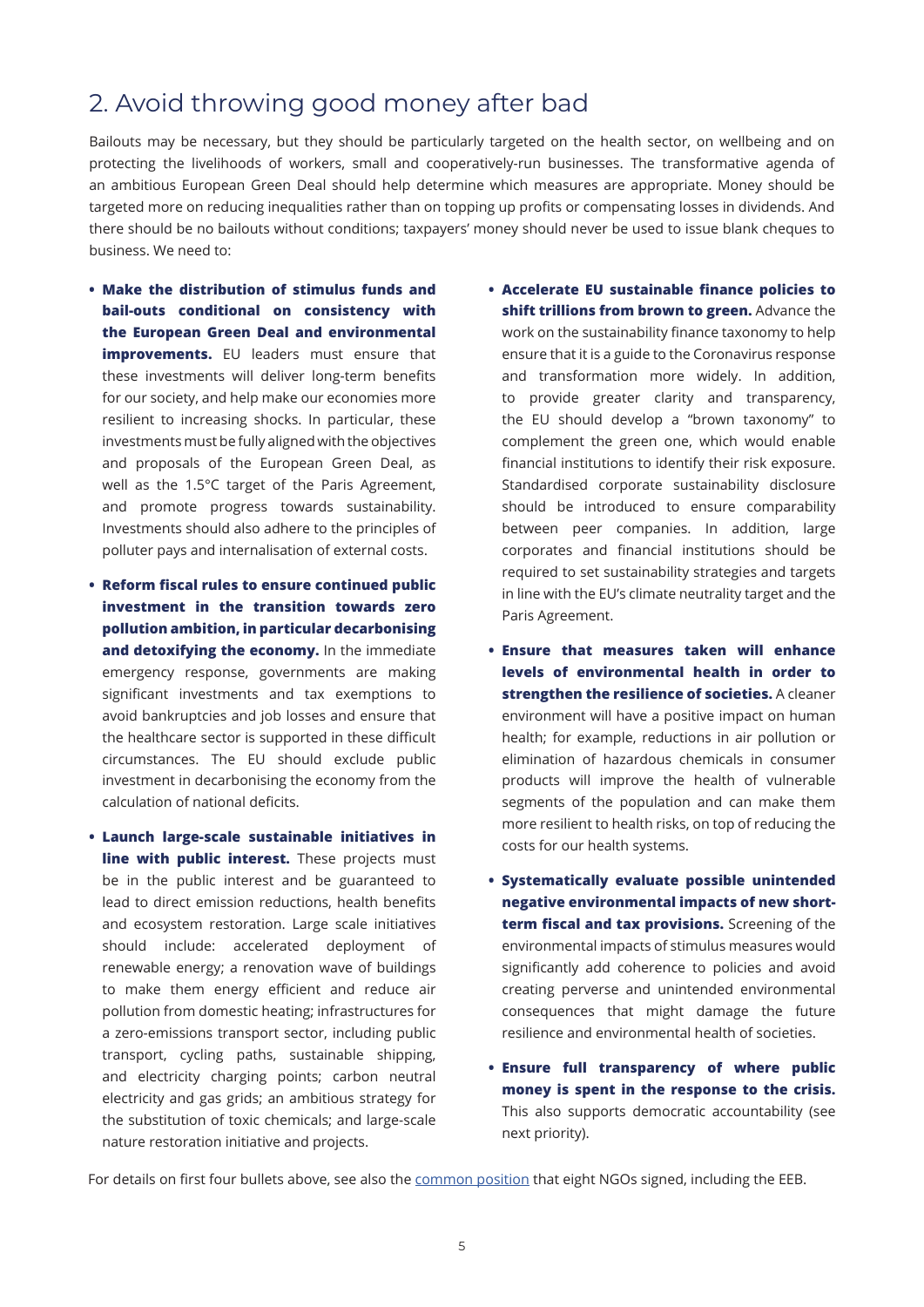## 3. Ensure good governance and democratic accountability

Big decisions that will have impacts for many years to come are being made. We need to see good governance of funding that ensures full transparency about where the money is spent; full public access to information on health risks and environmental conditions; people being put at the heart of policy making through the Climate Pact; and a systematic engagement with young people to ensure that they have a say in shaping the future. We therefore need to:

**• Ensure full access to environmental and health information for citizens in real time.** 

The current crisis has highlighted the dangers of late information provision, or not having a culture of understanding or heeding future dangers, as well as the power of early information. Democratic responses can only work if citizens have enough information to go on. Improvements are needed on quality and risks of bathing waters (as there is a potential risk of Coronavirus infection through sewage), air quality in cities (and results of research on links to coronavirus), emission levels (e.g. industrial emissions and pollution registers), health risks more broadly, including risk assessment of future risks – such as new viruses, antimicrobial resistance threats, flood zones from climate change, risks to crops from climate change – and responses to mitigate risks.

**• Take concrete action to stop government embracing an "alarm state" that erodes human rights and the rule of law.** Governments should not abuse the COVID-19 crisis and launch measures that go beyond what is absolutely needed to respond to the crisis – e.g. measures that infringe on privacy, due process for legislation, judiciary powers and roles, or citizen and civil society rights. Any measure taken needs to be proportionate and aimed to ensure public safety. In particular, freedom of expression must be safeguarded for those who highlight challenges brought about by the current situation.

#### **• Ensure responsible methods of contact tracing**:

The use of mobile phone data to gather information on who has been in close proximity with whom has proven effective in certain Asian countries as a tool to prevent the spread of COVID-19 but has also raised concerns about the potential erosion of civil liberties. Use of such data should preferably be based on explicit consent but as a minimum should involve full transparency about whatever levels of monitoring are being undertaken.

- **• Support and improve access to justice for citizens and civil society to enable them to hold governments to account for their actions and decisions**: reducing costs, giving due standing, and improving judiciary training to cover wider environmental and health cases. In due course, transparent and impartial evaluations of decisions made during this crisis should be carried out, to learn from and improve governance for future crises.
- **• Systematically engage all sectors of society so that no one is excluded:** ensure sufficient stakeholder engagement to guarantee inclusive and hence legitimate decision making. During the corona crisis some virtual meetings have led to key stakeholders being excluded and this threat to good governance and participation needs to be tackled. Funding for civil society organisations should not be compromised by emergency responses, as civil society is crucial in tackling the crisis, and in helping to bring society back to its feet. NGOs that have lost revenue as a result of the pandemic should be included among those eligible for compensation.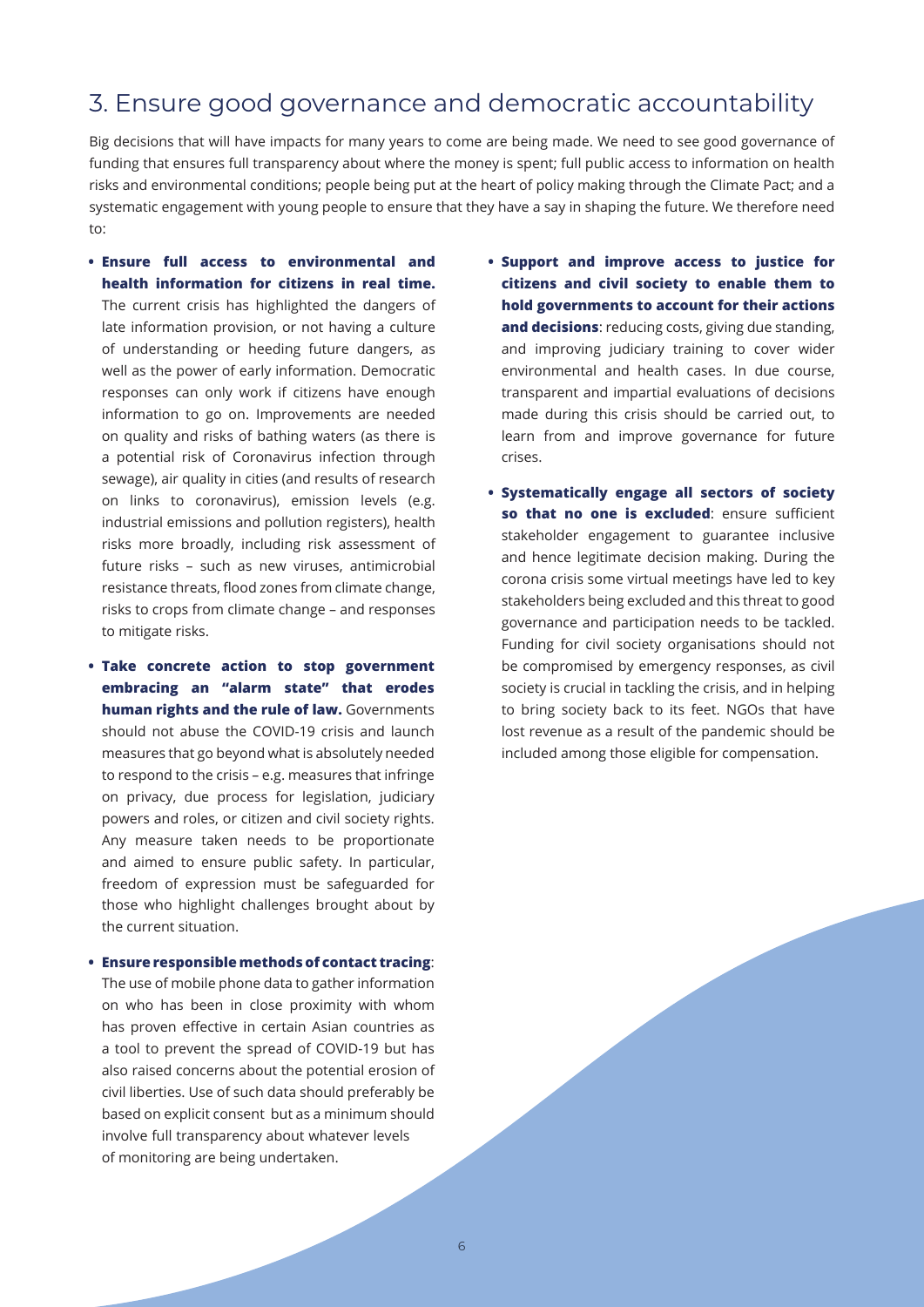## 4. Cooperate across borders

Pandemics, like pollution, do not respect national boundaries. Combatting them calls for governments to cooperate and coordinate over their responses, rather than adopting fragmented national responses. The EU, the WHO and the UN each have important roles to support the fight against the Coronavirus. No country can tackle this crisis alone. It is global and a coordinated multilateral response is essential for success. We therefore need to:

**• Make sure that the EU demonstrates strong solidarity, both between and within Member States.** Crises that cross borders can only be tackled by cooperation that crosses borders too. National politicians must speak up for the benefits of European cooperation, keeping in mind the values that stand at the core of the European project, especially solidarity. European citizens need to feel and believe that the European Union is there to make them feel safer, welcomed. The EU is not just a place where national governments can make good deals, there is a much deeper reason for the EU to exist: promote solidarity and cooperation. This reason must guide its actions, today more than ever. There is no national interest which is more important than a strong and forward-looking European Union.

As we start to rebuild and imagine the better future we want for our children, the European Union will be essential to delivering change through initiatives like the European Green Deal. The European Commission, a body which is largely independent from national governments, has launched a number of initiatives, including a new solidarity instrument for short time work schemes, SURE and a relaxation of borrowing rules under the 'Maastricht criteria'. The European Investment Bank and European Central Bank have set up support for small businesses and a [Pandemic Emergency](https://www.ecb.europa.eu/press/pr/date/2020/html/ecb.pr200318_1~3949d6f266.en.html) [Purchase Programme \(PEPP\) r](https://www.ecb.europa.eu/press/pr/date/2020/html/ecb.pr200318_1~3949d6f266.en.html)espectively.

However, frictions are clear when it comes to finding an agreement among the representatives of the Member States over measures to support the most afflicted countries. This revealed a major schism, leading the Prime Ministers of Spain and Italy and others to argue that the lack of solidarity shown went against the EU's underlying principles and threatened the future of the EU project itself. This lack of harmony, together with fake news and a lack

of communication about what the EU had achieved, fueled Eurosceptic sentiments, e.g. leading some mayors in Italy to remove the EU flag from institutional buildings. The compromise agreement reached on 9 April, unlocking €500 billion of relief funding, was an important step forward. But more is needed, especially from national governments, who need to demonstrate solidarity across Europe. It is critical that the role of Coronabonds, howsoever named, is carefully studied and the importance of EU solidarity to the European project factored in. Other innovative instruments should be considered too, such as debt-for-climate mitigation or debt-fornature swaps.

- **• The EU and its Member States need to make sure no one is left behind.** The most vulnerable in our societies, in particular, older people, homeless people, refugees and minorities, need to be put at the heart of emergency response. Governments need to refrain from any discriminatory measures against minorities (e.g. [Roma communities](https://meta.eeb.org/2020/04/08/environmental-racism-against-roma-in-the-time-of-covid-19/)) or refugees. Targetting these people and making them scape-goats will not solve the Corona crisis, but add another layer of crisis.
- **• The EU should support partners worldwide in international solidarity with poorer nations** as only a global response can truly tackle the Corona crisis. The EU should support low and middle income countries to step up their resources for health measures and social protection of vulnerable groups through direct cooperation, EU global cooperation schemes, the G20, the OECD and other global processes. Specific support should also be given to civil society organisations in cooperation countries to make sure no one is left behind and civic space is protected. This is the time to demonstrate solidarity and push for multilateralism. Nationalistic self-interest will be self-defeating with the Coronavirus.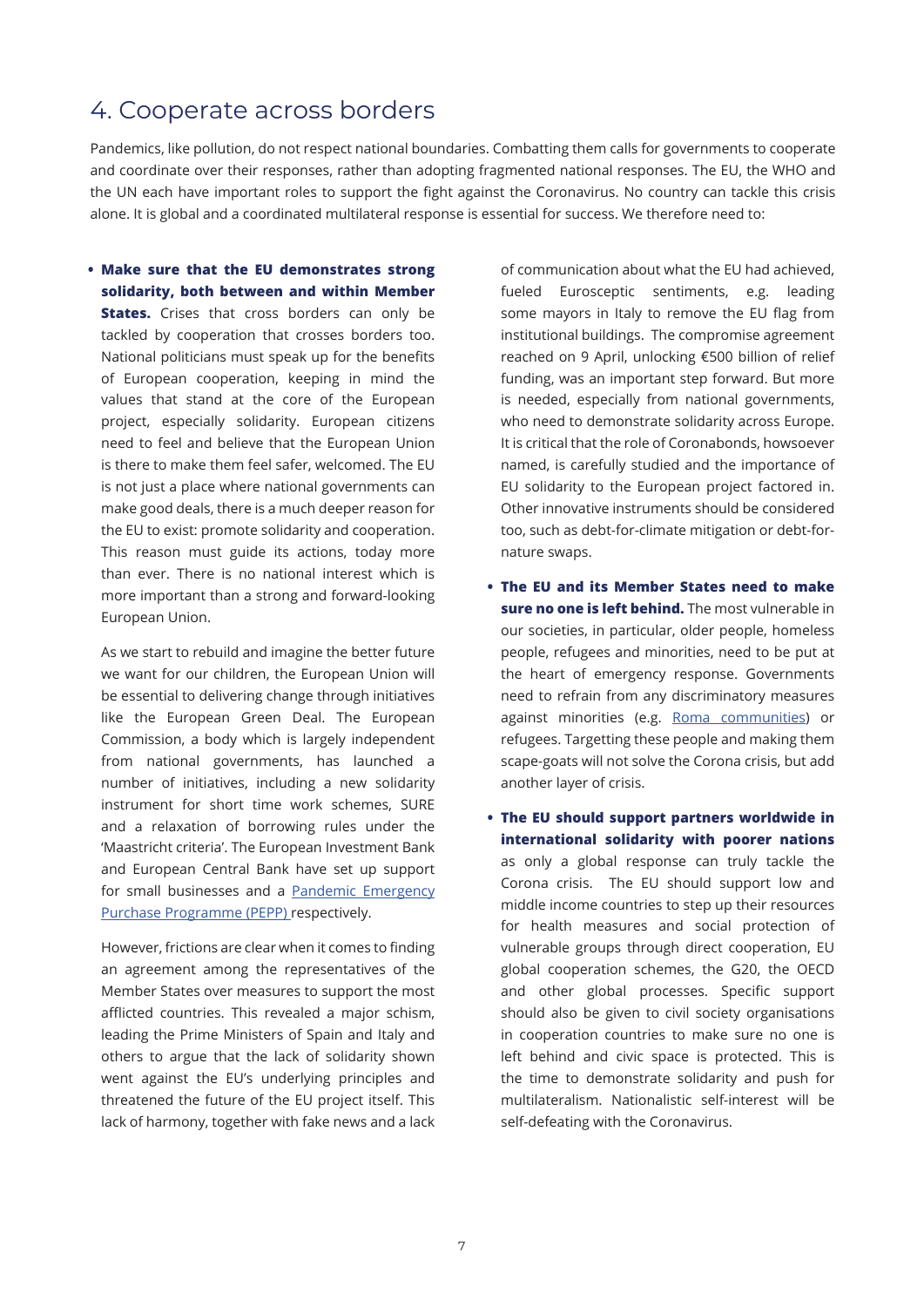- **• Reconsider trade deals, their impacts and the motivation behind them.** We need to avoid trade deals that destroy nature, render ecosystems and humans more fragile, and encroach further on wild habitats, hence creating additional risks. All trade agreements needs to contribute to policy coherence for sustainable development. The resilience of the world's ecosystems, human health and Europe's food supply have been weakened severely under decades of producing where it is cheapest (often because environmental costs are externalised) and then trading produce globally. This approach needs fundamental questioning. We need to rethink the way we produce food and develop a global resilient food system with sufficient autonomy (not just in the EU), and think about how we produce the goods we consume and the impacts of production. Furthermore, we need to develop greater EU production, in light of the current problems around securing health equipment. Investment is needed in local products (markets and online) to ensure greater independence from international supply chains and societal and economic resilience to future shocks.
- **• International dialogue needs to continue in areas that are currently delayed or risk being delayed** - as is already the case for the climate COP, biodiversity COP, international chemicals meeting and international air meeting, all of which have been rescheduled to beyond 2020. Dialogue needs to continue to progress and measures are needed to ensure sufficient stakeholder engagement to ensure inclusive and hence legitimate process. Delays are understandable, but scaling down engagement, ambition or excessive delays will create more problems than they will solve.
- **• Limit future health crises by acting globally against climate change, biodiversity loss and chemical pollution.** Multilateral action to address these three crises is essential to be able to avoid creating not only conditions for new coronavirus type outbreaks, but also other crises – climate, ecosystem collapse, food chain problems, and nutrition, health and fertility crises that could prove to be even a bigger challenge than the current crisis that is taxing humanity's ability to react and manage.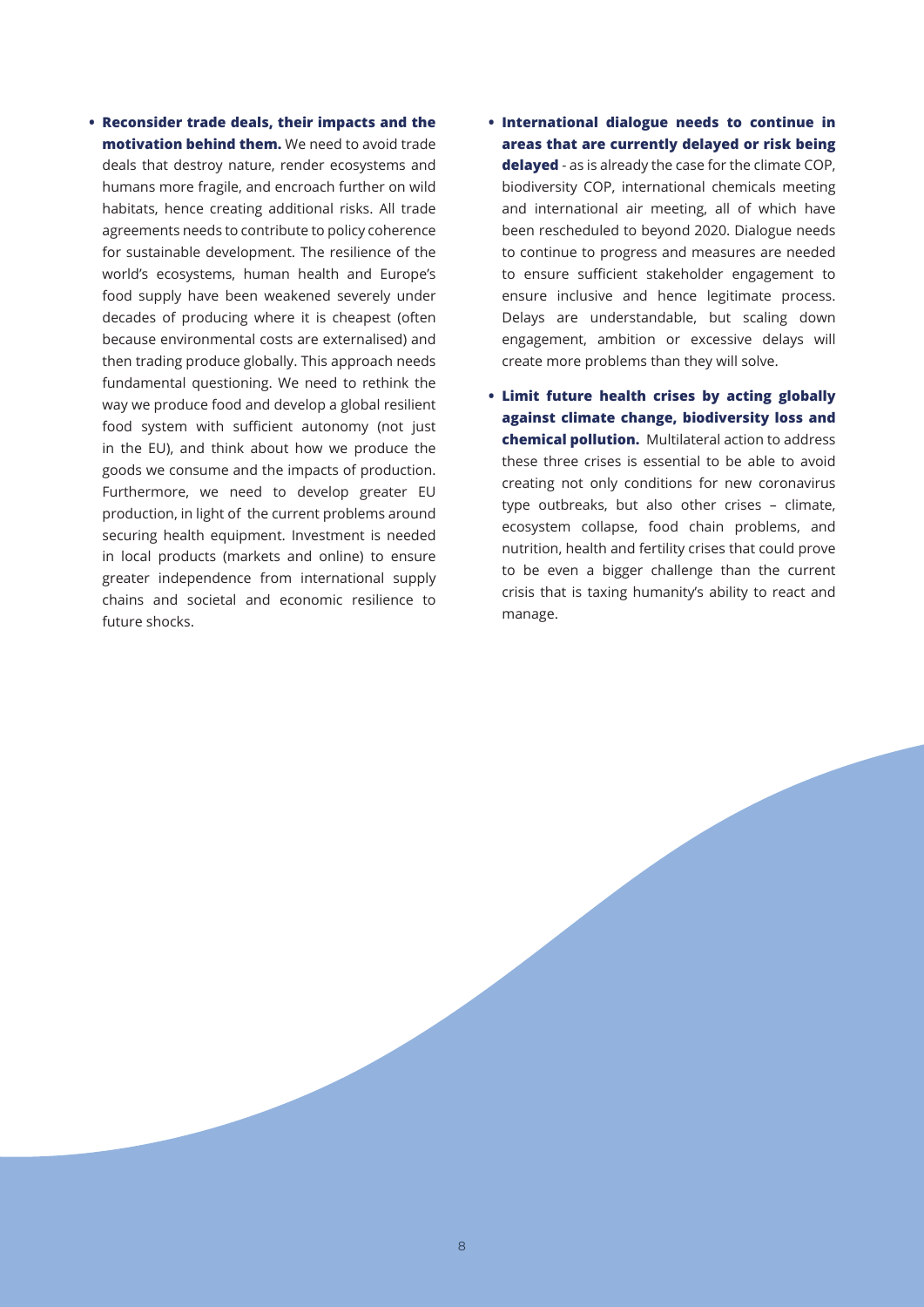### 5. Share a vision for a better future

Leaders need to be clear and offer hope. People are suffering and experiencing fear and uncertainty. We need to know that it is possible to emerge from this crisis stronger, rebuild our economy to prevent us being more vulnerable and protect us when we are vulnerable, improve our wellbeing, strengthen our communities and build a more resilient economy. We need to know that we will learn from this crisis so that we are prepared for the next. We need to believe in a better future where people and nature thrive together. The current crisis has grown from a lack of health and environmental protection, where sustainable living conditions and healthcare are not guaranteed. We must therefore:

- **• Put wellbeing at the heart of EU Policies.** Instead of having policies focused on economic growth and competitiveness, policies should prioritise citizens' wellbeing, equity and equality and the resilience of society, the adequacy of institutions, the provision of public goods and investment in the resilience of the local to global ecosystems by tacking the climate and biodiversity crises. Leaders should let go of GDP as the ultimate yardstick of the recovery efforts, replacing it with targets for wellbeing for all citizens. The Stability and Growth Pact should be reformed into a Sustainability and Wellbeing Pact. And the Green Oath principle of "do no harm" in the European Green Deal needs to be systematically applied, indeed strengthened to an "invest in sustainability first" as this will strengthen the resilience of our ecosystems and society that can help avoid future crises or at least improve our ability to respond.
- **• Reiterate our commitment to fundamental values - freedom, democracy, equality, rule of law, human rights. The right to a healthy environment needs to be considered as a**  fundamental right. In addition, the rights of access to clean water, clean air, nature and safe products need to be respected.
- **• Look again at the role and rights of government and balance the power of big corporations** to ensure that countries can have sufficiently strong and functioning health sectors, and rights of control to avoid shortages. For a number of sectors, greater governmental control may well be essential to keep them afloat and should be used to reform them for society's interest, i.e. transitioning the economy from [the Great Acceleration](https://en.wikipedia.org/wiki/Great_Acceleration) to something we can call sustainable. We need a new economic system that promotes the wellbeing of people and the first thing to do is to have the ability to steer those sectors that make the highest contribution to our wellbeing.
- **• Review our relationship with nature**, understand ecosystem tipping points and planetary boundaries and the risks of its over-exploitation, and recognise the benefits of reconnecting with nature.
- **• Look again at what is "essential" for society and what is just.** The Corona crisis has underlined a number of flaws with our economic and governance systems. It has also allowed people to revisit their sense of what is important. There is an urgent need to review the impact of production and consumption levels and reconsider what is "sufficient" and "right" and what is "excess" that creates risks. There is also a need to deepen the sense of responsibility within a global ecosystem whose fragility will impact us all. In practice, it will be critical to look at fair wages for essential work (e.g. public services such as the health sector), to tax and pay policies (including gender pay gap) to reflect this. New tools like universal basic income should be considered. Furthermore, habits and norms merit attention, from flights and transport modes, holidays, to consumption patterns and associated measures. This is a time to rethink to questioning current practices - from hunting and trading wild species, to nature's destruction that creates risks to society.
- **• We need to seriously consider changing our diets.** Safeguarding people's welfare and ensuring a sustainable future for all would be a lot less challenging if we changed our diets. Reducing our meat consumption, already desirable on health and climate grounds, becomes even more pertinent if we recognise that the current coronavirus crisis would not have occurred if we were vegetarian or even if some of us did not eat wild animals. Even if it is accepted that people have a choice, choices need to be informed by knowledge of their impacts. Governments too have a choice, and given [the evidence](https://www.theguardian.com/world/2020/apr/06/ban-live-animal-markets-pandemics-un-biodiversity-chief-age-of-extinction), they should choose to ban wildlife markets.